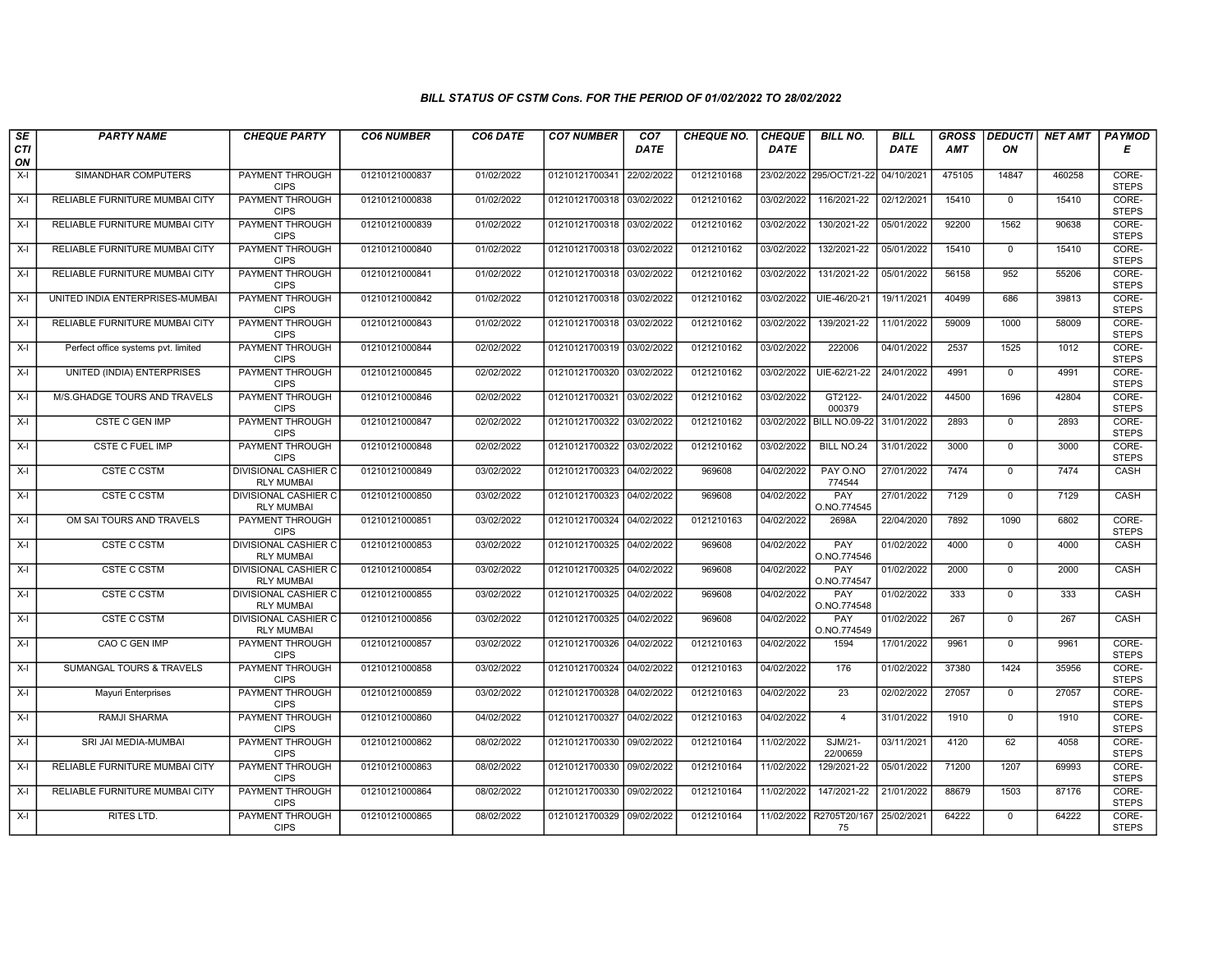## BILL STATUS OF CSTM Cons. FOR THE PERIOD OF 01/02/2022 TO 28/02/2022

| SE        | <b>PARTY NAME</b>         | <b>CHEQUE PARTY</b>                              | <b>CO6 NUMBER</b> | CO6 DATE   | <b>CO7 NUMBER</b>         | CO <sub>7</sub> | <b>CHEQUE NO.</b> | <b>CHEQUE</b> | <b>BILL NO.</b>                                      | BILL        | <b>GROSS</b> | <b>DEDUCTI</b> | NET AMT | <b>PAYMOD</b>         |
|-----------|---------------------------|--------------------------------------------------|-------------------|------------|---------------------------|-----------------|-------------------|---------------|------------------------------------------------------|-------------|--------------|----------------|---------|-----------------------|
| CTI<br>ON |                           |                                                  |                   |            |                           | <b>DATE</b>     |                   | <b>DATE</b>   |                                                      | <b>DATE</b> | <b>AMT</b>   | ON             |         | Е                     |
| $X-I$     | RITES LTD.                | PAYMENT THROUGH<br><b>CIPS</b>                   | 01210121000866    | 08/02/2022 | 01210121700329 09/02/2022 |                 | 0121210164        |               | 11/02/2022 3307T19/1415 21/01/2020<br>3              |             | 4912         | $\overline{0}$ | 4912    | CORE-<br><b>STEPS</b> |
| $X-I$     | RITES LTD.                | <b>PAYMENT THROUGH</b><br><b>CIPS</b>            | 01210121000867    | 08/02/2022 | 01210121700329 09/02/2022 |                 | 0121210164        |               | 11/02/2022 2705T19/2084<br>$\mathcal{R}$             | 13/02/2020  | 77980        | $\mathbf 0$    | 77980   | CORE-<br><b>STEPS</b> |
| $X-I$     | RITES LTD.                | PAYMENT THROUGH<br><b>CIPS</b>                   | 01210121000870    | 08/02/2022 | 01210121700329 09/02/2022 |                 | 0121210164        |               | 11/02/2022 R0708T21/174 31/10/2021<br>09             |             | 45022        | $\mathbf 0$    | 45022   | CORE-<br><b>STEPS</b> |
| $X-I$     | RITES LTD.                | <b>PAYMENT THROUGH</b><br><b>CIPS</b>            | 01210121000872    | 09/02/2022 | 01210121700329 09/02/2022 |                 | 0121210164        | 11/02/2022    | 1906T19/1958 11/03/2020<br>6                         |             | 10104        | $\mathbf 0$    | 10104   | CORE-<br><b>STEPS</b> |
| $X-I$     | <b>RITES LTD.</b>         | <b>PAYMENT THROUGH</b><br><b>CIPS</b>            | 01210121000873    | 09/02/2022 | 01210121700329 09/02/2022 |                 | 0121210164        |               | 11/02/2022 0708T19/2961<br>3                         | 25/02/2020  | 27133        | $\overline{0}$ | 27133   | CORE-<br><b>STEPS</b> |
| $X-I$     | RITES LTD.                | <b>PAYMENT THROUGH</b><br><b>CIPS</b>            | 01210121000874    | 09/02/2022 | 01210121700329 09/02/2022 |                 | 0121210164        |               | 11/02/2022 1906T19/1817 14/02/2020<br>$\Omega$       |             | 10337        | $\mathbf{0}$   | 10337   | CORE-<br><b>STEPS</b> |
| $X-I$     | RITES LTD.                | PAYMENT THROUGH<br><b>CIPS</b>                   | 01210121000875    | 09/02/2022 | 01210121700329 09/02/2022 |                 | 0121210164        | 11/02/2022    | 1906T19/1759 04/02/2020<br>5                         |             | 41403        | $\mathbf 0$    | 41403   | CORE-<br><b>STEPS</b> |
| $X-I$     | <b>RITES LTD.</b>         | PAYMENT THROUGH<br><b>CIPS</b>                   | 01210121000876    | 09/02/2022 | 01210121700329 09/02/2022 |                 | 0121210164        |               | 11/02/2022 R2705T21/118 12/10/2021<br>63             |             | 110561       | $\mathbf 0$    | 110561  | CORE-<br><b>STEPS</b> |
| $X-I$     | RELIANCE JIO INFOCOMM LTD | PAYMENT THROUGH<br><b>CIPS</b>                   | 01210121000877    | 10/02/2022 | 01210121700332 11/02/2022 |                 | 0121210164        |               | 11/02/2022 532000124902 01/07/2021                   |             | 2350         | $\overline{0}$ | 2350    | CORE-<br><b>STEPS</b> |
| $X-I$     | SECY TO CAO C             | <b>DIVISIONAL CASHIER C</b><br><b>RLY MUMBAI</b> | 01210121000878    | 10/02/2022 | 01210121700331 11/02/2022 |                 | 969609            | 11/02/2022    | 749159                                               | 28/01/2022  | 1000         | $\overline{0}$ | 1000    | CASH                  |
| $X-I$     | SECY TO CAO C             | <b>DIVISIONAL CASHIER C</b><br><b>RLY MUMBAI</b> | 01210121000879    | 10/02/2022 | 01210121700333 11/02/2022 |                 | 969609            | 11/02/2022    | 771798                                               | 03/02/2022  | 616          | $\mathbf 0$    | 616     | CASH                  |
| $X-I$     | SECY TO CAO C             | DIVISIONAL CASHIER C<br><b>RLY MUMBAI</b>        | 01210121000880    | 10/02/2022 | 01210121700333 11/02/2022 |                 | 969609            | 11/02/2022    | 751926                                               | 28/01/2022  | 1000         | $\mathbf 0$    | 1000    | CASH                  |
| $X-I$     | DY CME C GEN IMP          | PAYMENT THROUGH<br><b>CIPS</b>                   | 01210121000881    | 10/02/2022 | 01210121700334 11/02/2022 |                 | 0121210164        |               | 11/02/2022 M.102.W.PL/C<br>ash                       | 02/02/2022  | 1000         | $\mathbf 0$    | 1000    | CORE-<br><b>STEPS</b> |
| X-I       | SECY TO CAO C             | <b>DIVISIONAL CASHIER C</b><br><b>RLY MUMBAI</b> | 01210121000882    | 10/02/2022 | 01210121700331            | 11/02/2022      | 969609            | 11/02/2022    | 751927                                               | 31/01/2022  | 995          | $\mathbf 0$    | 995     | CASH                  |
| $X-I$     | SECY TO CAO C             | <b>DIVISIONAL CASHIER C</b><br><b>RLY MUMBAI</b> | 01210121000884    | 10/02/2022 | 01210121700331            | 11/02/2022      | 969609            | 11/02/2022    | 751928                                               | 07/02/2022  | 978          | $\mathbf 0$    | 978     | CASH                  |
| $X-I$     | <b>LAXMI PEST CONTROL</b> | PAYMENT THROUGH<br><b>CIPS</b>                   | 01210121000885    | 14/02/2022 | 01210121700335 15/02/2022 |                 | 0121210166        | 17/02/2022    | LPC/21-22/72                                         | 02/02/2022  | 5887         | $\mathbf 0$    | 5887    | CORE-<br><b>STEPS</b> |
| $X-I$     | CAO C FUEL IMP            | <b>PAYMENT THROUGH</b><br><b>CIPS</b>            | 01210121000886    | 14/02/2022 | 01210121700336            | 15/02/2022      | 0121210166        | 17/02/2022    | 40397                                                | 12/01/2022  | 18000        | $\overline{0}$ | 18000   | CORE-<br><b>STEPS</b> |
| $X-I$     | DY CE C PLG               | <b>PAYMENT THROUGH</b><br><b>CIPS</b>            | 01210121000887    | 14/02/2022 | 01210121700336            | 15/02/2022      | 0121210166        | 17/02/2022    | 2234                                                 | 02/12/2021  | 14944        | $\mathbf 0$    | 14944   | CORE-<br><b>STEPS</b> |
| X-I       | <b>MTNL Mumbai</b>        | PAYMENT THROUGH<br><b>CIPS</b>                   | 01210121000888    | 15/02/2022 | 01210121700337            | 15/02/2022      | 0121210166        |               | 17/02/2022 MLCB4130036<br>526                        | 07/01/2022  | 11188        | 22             | 11166   | CORE-<br><b>STEPS</b> |
| $X-I$     | <b>CSTE C GEN IMP</b>     | PAYMENT THROUGH<br><b>CIPS</b>                   | 01210121000889    | 15/02/2022 | 01210121700336            | 15/02/2022      | 0121210166        |               | 17/02/2022 BILL NO.10-22                             | 14/02/2022  | 2950         | $\mathbf 0$    | 2950    | CORE-<br><b>STEPS</b> |
| $X-I$     | <b>RITES LTD.</b>         | <b>PAYMENT THROUGH</b><br><b>CIPS</b>            | 01210121000890    | 16/02/2022 | 01210121700338 21/02/2022 |                 | 0121210167        | 22/02/2022    | 1906T19/1827<br>8                                    | 17/02/2020  | 15260        | $\mathbf 0$    | 15260   | CORE-<br><b>STEPS</b> |
| X-I       | RITES LTD.                | PAYMENT THROUGH<br><b>CIPS</b>                   | 01210121000891    | 16/02/2022 | 01210121700338 21/02/2022 |                 | 0121210167        |               | 22/02/2022 2705T19/2329                              | 13/03/2020  | 15813        | $\mathbf{0}$   | 15813   | CORE-<br><b>STEPS</b> |
| $X-I$     | RITES LTD.                | PAYMENT THROUGH<br><b>CIPS</b>                   | 01210121000892    | 16/02/2022 | 01210121700338 21/02/2022 |                 | 0121210167        |               | 22/02/2022 2705T19/2427<br>$\boldsymbol{\Lambda}$    | 26/03/2020  | 9784         | $\mathbf 0$    | 9784    | CORE-<br><b>STEPS</b> |
| $X-I$     | RITES LTD.                | PAYMENT THROUGH<br><b>CIPS</b>                   | 01210121000893    | 16/02/2022 | 01210121700338 21/02/2022 |                 | 0121210167        |               | 22/02/2022 2705T20/0814<br>8                         | 30/09/2020  | 37136        | $\mathbf 0$    | 37136   | CORE-<br><b>STEPS</b> |
| $X-I$     | RITES LTD.                | PAYMENT THROUGH<br><b>CIPS</b>                   | 01210121000894    | 16/02/2022 | 01210121700338 21/02/2022 |                 | 0121210167        |               | 22/02/2022 2705T20/0815 30/09/2020<br>$\Omega$       |             | 37136        | $\Omega$       | 37136   | CORE-<br><b>STEPS</b> |
| $X-I$     | RITES LTD.                | <b>PAYMENT THROUGH</b><br><b>CIPS</b>            | 01210121000895    | 16/02/2022 | 01210121700338 21/02/2022 |                 | 0121210167        |               | 22/02/2022 2705T20/0178 22/06/2020                   |             | 37136        | 0              | 37136   | CORE-<br><b>STEPS</b> |
| $X-I$     | <b>RITES LTD.</b>         | <b>PAYMENT THROUGH</b><br><b>CIPS</b>            | 01210121000896    | 16/02/2022 | 01210121700338 21/02/2022 |                 | 0121210167        |               | 22/02/2022 3307T20/0017 11/04/2020<br>$\overline{4}$ |             | 3899         | $\mathbf 0$    | 3899    | CORE-<br><b>STEPS</b> |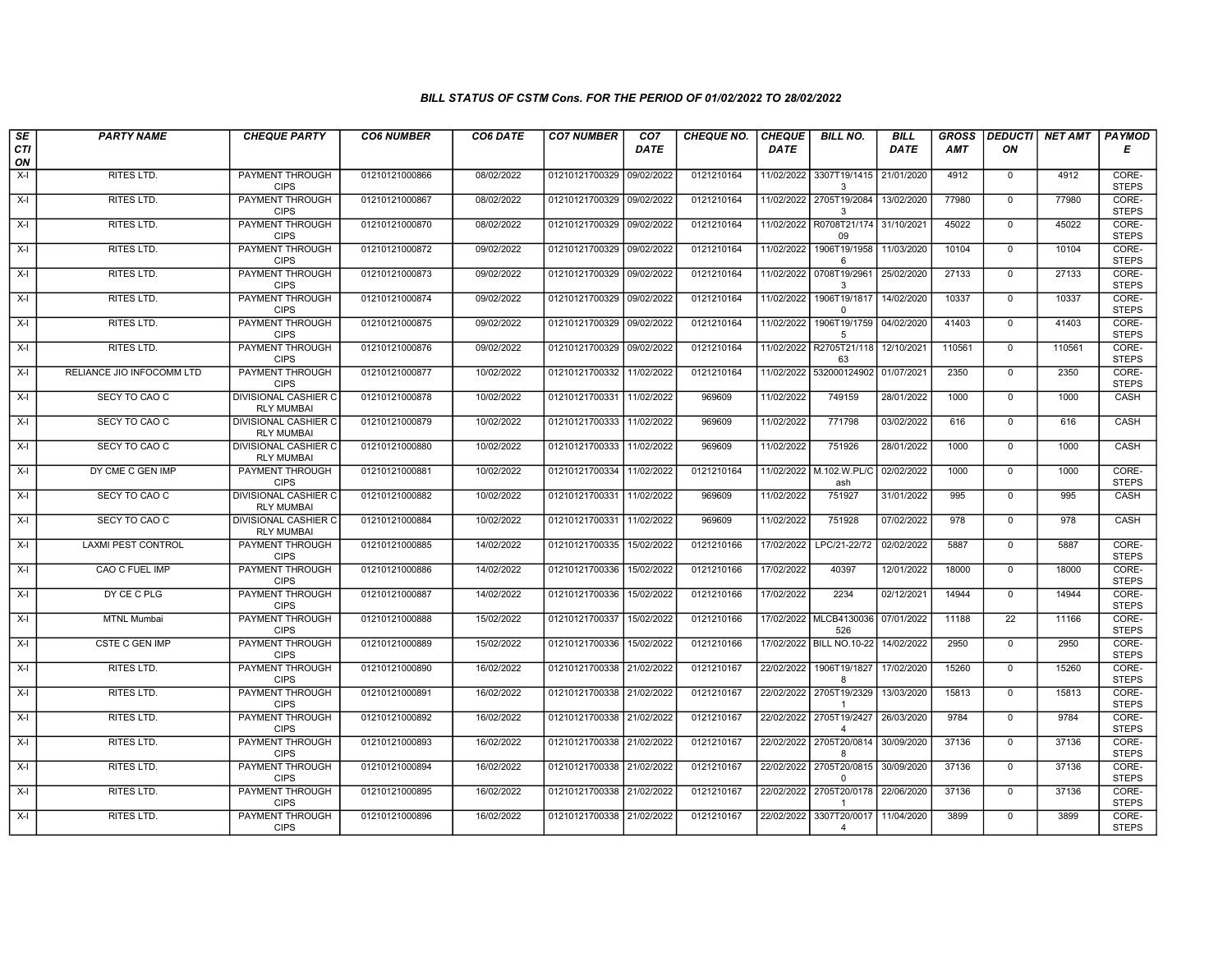## BILL STATUS OF CSTM Cons. FOR THE PERIOD OF 01/02/2022 TO 28/02/2022

| SE          | <b>PARTY NAME</b>                | <b>CHEQUE PARTY</b>                              | <b>CO6 NUMBER</b> | CO6 DATE   | <b>CO7 NUMBER</b>         | CO <sub>7</sub> | <b>CHEQUE NO.</b> | <b>CHEQUE</b> | <b>BILL NO.</b>                | <b>BILL</b> | <b>GROSS</b> |              | DEDUCTI NET AMT PAYMOD |                       |
|-------------|----------------------------------|--------------------------------------------------|-------------------|------------|---------------------------|-----------------|-------------------|---------------|--------------------------------|-------------|--------------|--------------|------------------------|-----------------------|
| CTI         |                                  |                                                  |                   |            |                           | <b>DATE</b>     |                   | <b>DATE</b>   |                                | DATE        | AMT          | ΟN           |                        | Е                     |
| ON<br>$X-I$ | <b>RITES LTD.</b>                | PAYMENT THROUGH                                  | 01210121000897    | 16/02/2022 | 01210121700338            | 21/02/2022      | 0121210167        |               | 22/02/2022 R2705T21/148        | 30/11/2021  | 26843        | $\Omega$     | 26843                  | CORE-                 |
|             |                                  | <b>CIPS</b>                                      |                   |            |                           |                 |                   |               | 65                             |             |              |              |                        | <b>STEPS</b>          |
| $X-I$       | RITES LTD.                       | PAYMENT THROUGH                                  | 01210121000898    | 16/02/2022 | 01210121700338 21/02/2022 |                 | 0121210167        |               | 22/02/2022 R3307T21/096        | 24/12/2021  | 20481        | $\mathbf{0}$ | 20481                  | CORE-                 |
|             |                                  | <b>CIPS</b>                                      |                   |            |                           |                 |                   |               | 66                             |             |              |              |                        | <b>STEPS</b>          |
| $X-I$       | RITES LTD.                       | PAYMENT THROUGH<br><b>CIPS</b>                   | 01210121000899    | 16/02/2022 | 01210121700338 21/02/2022 |                 | 0121210167        | 22/02/2022    | R2705T21/023<br>96             | 19/05/2021  | 37183        | $\mathbf 0$  | 37183                  | CORE-<br><b>STEPS</b> |
| $X-I$       | RITES LTD.                       | <b>PAYMENT THROUGH</b>                           | 01210121000900    | 16/02/2022 | 01210121700338 21/02/2022 |                 | 0121210167        |               | 22/02/2022 1906T20/0128        | 23/06/2020  | 99914        | $\Omega$     | 99914                  | CORE-                 |
|             |                                  | <b>CIPS</b>                                      |                   |            |                           |                 |                   |               | $\overline{4}$                 |             |              |              |                        | <b>STEPS</b>          |
| $X-I$       | <b>RITES LTD.</b>                | PAYMENT THROUGH                                  | 01210121000901    | 16/02/2022 | 01210121700338            | 21/02/2022      | 0121210167        | 22/02/2022    | R2705T21/087                   | 27/08/2021  | 33864        | $\mathbf{0}$ | 33864                  | CORE-                 |
| $X-I$       | RITES LTD.                       | <b>CIPS</b><br><b>PAYMENT THROUGH</b>            | 01210121000902    | 16/02/2022 | 01210121700338 21/02/2022 |                 | 0121210167        |               | 58<br>22/02/2022 R2705T21/165  | 31/12/2021  | 492034       | $\Omega$     | 492034                 | <b>STEPS</b><br>CORE- |
|             |                                  | <b>CIPS</b>                                      |                   |            |                           |                 |                   |               | 17                             |             |              |              |                        | <b>STEPS</b>          |
| $X-I$       | RITES LTD.                       | PAYMENT THROUGH                                  | 01210121000903    | 16/02/2022 | 01210121700338 21/02/2022 |                 | 0121210167        | 22/02/2022    | R2705T21/161                   | 22/12/2021  | 389482       | $\mathbf{0}$ | 389482                 | CORE-                 |
|             |                                  | <b>CIPS</b>                                      |                   |            |                           |                 |                   |               | 80                             |             |              |              |                        | <b>STEPS</b>          |
| $X-I$       | <b>RITES LTD.</b>                | PAYMENT THROUGH<br><b>CIPS</b>                   | 01210121000904    | 16/02/2022 | 01210121700338 21/02/2022 |                 | 0121210167        |               | 22/02/2022 R2705T21/152<br>58  | 09/12/2021  | 20857        | $\mathbf{0}$ | 20857                  | CORE-<br><b>STEPS</b> |
| $X-I$       | RITES LTD.                       | PAYMENT THROUGH                                  | 01210121000905    | 16/02/2022 | 01210121700338            | 21/02/2022      | 0121210167        | 22/02/2022    | 2705T20/0766                   | 26/09/2020  | 36962        | $\mathbf{0}$ | 36962                  | CORE-                 |
|             |                                  | <b>CIPS</b>                                      |                   |            |                           |                 |                   |               | 9                              |             |              |              |                        | <b>STEPS</b>          |
| $X-I$       | SAI SAPNA TOUR & TRAVEL SERVICES | <b>PAYMENT THROUGH</b>                           | 01210121000906    | 21/02/2022 | 01210121700339 21/02/2022 |                 | 0121210167        | 22/02/2022    | $\overline{12}$                | 15/02/2022  | 37550        | 1431         | 36119                  | CORE-                 |
|             |                                  | <b>CIPS</b>                                      |                   |            |                           |                 |                   |               |                                |             |              |              |                        | <b>STEPS</b>          |
| $X-I$       | CEE C GEN IMP                    | PAYMENT THROUGH<br><b>CIPS</b>                   | 01210121000907    | 21/02/2022 | 01210121700340 21/02/2022 |                 | 0121210167        | 22/02/2022    | 2021-22/07                     | 15/02/2022  | 1134         | $\Omega$     | 1134                   | CORE-<br><b>STEPS</b> |
| X-I         | CAO C GEN IMP                    | PAYMENT THROUGH                                  | 01210121000908    | 21/02/2022 | 01210121700340            | 21/02/2022      | 0121210167        | 22/02/2022    | 1620                           | 03/02/2022  | 9833         | $\mathbf{0}$ | 9833                   | CORE-                 |
|             |                                  | <b>CIPS</b>                                      |                   |            |                           |                 |                   |               |                                |             |              |              |                        | <b>STEPS</b>          |
| $X-I$       | <b>CSTE C FUEL IMP</b>           | PAYMENT THROUGH                                  | 01210121000909    | 21/02/2022 | 01210121700340            | 21/02/2022      | 0121210167        | 22/02/2022    | BILL NO.25                     | 17/02/2022  | 5000         | $\Omega$     | 5000                   | CORE-<br><b>STEPS</b> |
| $X-I$       | RELIANCE JIO INFOCOMM LTD        | <b>CIPS</b><br><b>PAYMENT THROUGH</b>            | 01210121000910    | 21/02/2022 | 01210121700342 22/02/2022 |                 | 0121210168        |               | 23/02/2022 520500072448        | 01/01/2022  | 2225.48      | 0.48         | 2225                   | CORE-                 |
|             |                                  | <b>CIPS</b>                                      |                   |            |                           |                 |                   |               |                                |             |              |              |                        | <b>STEPS</b>          |
| $X-I$       | SECY TO CAO C                    | <b>DIVISIONAL CASHIER C</b>                      | 01210121000911    | 23/02/2022 | 01210121700343 23/02/2022 |                 | 969610            | 23/02/2022    | 751936                         | 21/02/2022  | 14555        | $\mathbf{0}$ | 14555                  | CASH                  |
|             |                                  | <b>RLY MUMBAI</b>                                |                   |            |                           |                 |                   |               | 28/02/2022 MLCB4130036         |             |              |              |                        |                       |
| $X-I$       | <b>MTNL Mumbai</b>               | PAYMENT THROUGH<br><b>CIPS</b>                   | 01210121000912    | 24/02/2022 | 01210121700344            | 28/02/2022      | 0121210172        |               | 836                            | 07/02/2022  | 9818.78      | 15.78        | 9803                   | CORE-<br><b>STEPS</b> |
| $X-I$       | RELIANCE JIO INFOCOMM LTD        | PAYMENT THROUGH                                  | 01210121000913    | 24/02/2022 | 01210121700345            | 28/02/2022      | 0121210172        |               | 28/02/2022 520500072446        | 01/01/2022  | 784          | $\mathbf{0}$ | 784                    | CORE-                 |
|             |                                  | <b>CIPS</b>                                      |                   |            |                           |                 |                   |               |                                |             |              |              |                        | <b>STEPS</b>          |
| $X-I$       | SECY TO CAO C                    | <b>DIVISIONAL CASHIER C</b><br><b>RLY MUMBAI</b> | 01210121000914    | 28/02/2022 | 01210121700346            | 28/02/2022      | 969613            | 28/02/2022    | 751937                         | 23/02/2022  | 1080         | $\mathbf{0}$ | 1080                   | CASH                  |
| $X-I$       | DY CE C PLG                      | PAYMENT THROUGH                                  | 01210121000915    | 28/02/2022 | 01210121700347            | 28/02/2022      | 0121210172        | 28/02/2022    | 1775                           | 16/12/2021  | 14860        | $\mathbf{0}$ | 14860                  | CORE-                 |
|             |                                  | <b>CIPS</b>                                      |                   |            |                           |                 |                   |               |                                |             |              |              |                        | <b>STEPS</b>          |
| $X-I$       | DY CME C GEN IMP                 | PAYMENT THROUGH<br><b>CIPS</b>                   | 01210121000916    | 28/02/2022 | 01210121700347            | 28/02/2022      | 0121210172        |               | 28/02/2022 M.102.W.PL/C<br>ash | 22/02/2022  | 953          | $\Omega$     | 953                    | CORE-<br><b>STEPS</b> |
|             |                                  |                                                  |                   |            |                           |                 |                   |               |                                |             |              |              |                        |                       |